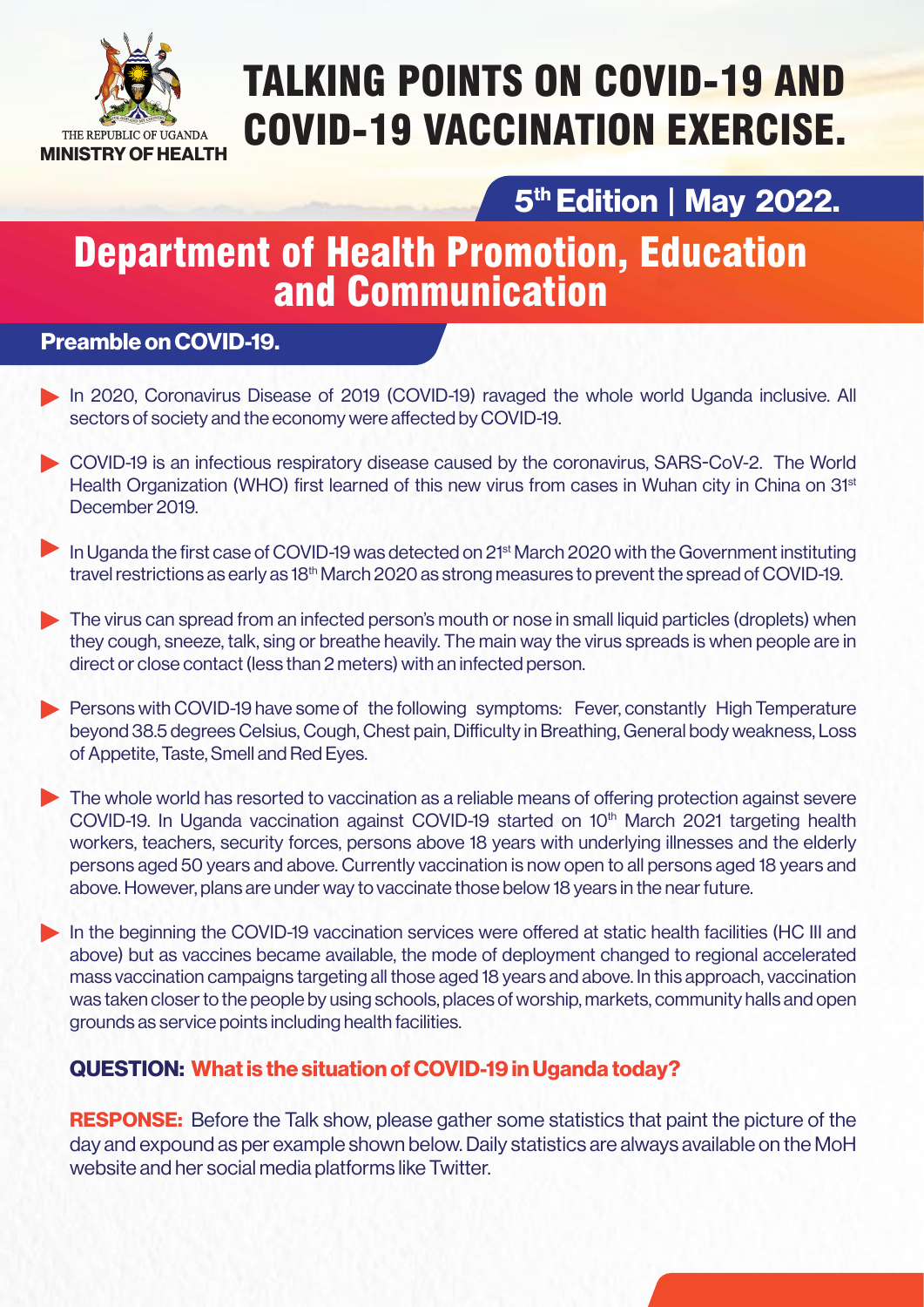| <b>Cumulative Positive cases</b>                                   | <b>DAILY</b><br><b>COVID</b>                                                                          |  |  |
|--------------------------------------------------------------------|-------------------------------------------------------------------------------------------------------|--|--|
| <b>New Positive Cases</b>                                          | UPDATES<br><b>RESULTS OF</b>                                                                          |  |  |
| <b>Positivity Rate</b>                                             | 04 <sup>m</sup> APRIL 2022<br><b>Test Positivit</b>                                                   |  |  |
| <b>Cumulative Deaths</b>                                           | <b>New Cases</b><br>Rate<br>2,573,530<br>0.09%<br>з                                                   |  |  |
| Deaths for that Day                                                | <b>Cumulative</b><br>Cumulative<br>admitted at the<br>Health Facilities<br>Cases<br><b>Recoveries</b> |  |  |
| Patients under hospitalization                                     | з<br>163,954<br>100.195                                                                               |  |  |
| <b>Total Number Vaccinated</b>                                     | <b>Deaths</b><br><b><i><u>Idministered</u></i></b>                                                    |  |  |
| Number Vaccinated as per<br>Priority Groups (if you can access it) | 3,596<br>19,095,668<br><b>Get Vaccinated Today!</b><br>www.nealth.go.ug                               |  |  |

- Although everyone is at risk of contracting and dying from COVID-19, people who are 50 years and above and those with underlying medical problems like diabetes, hypertension, heart, kidney, liver disease are at higher risk of becoming seriously ill or dying from COVID-19.
- ▶ Uganda has had 3 waves of the epidemic where the 2nd wave was DEADLIER and worse than the 1st wave. The 2nd wave out stretched the health system because of the big number of patients who were in dire need for the few beds available in the Intensive Care Units (ICU) and the High Dependence Units (HDU) around the different hospitals. This plunged the country into a 42 days lock down meant to halt transmission.

There have been new and deadly variants of concern (VOCs) from India, South Africa, Nigeria and the United Kingdom among others. The Delta variant was responsible for the deaths in the 2nd wave while Omicron was responsible for the 3rd wave which was characterized by mild disease with some deaths especially among the elderly, non- vaccinated and those with comorbidities.

All these with standing, the available vaccines are effective in preventing /managing these new COVID-19 variants.

## **Prevention is by observing the SOPs to the dot, and these include:**

- Always wear your face mask properly covering your nose and mouth while in public.
- Maintain a distance of at least 2 meters (6 feet) between yourself and another person.
- Regularly wash your hands with soap and running water or use an alcohol-based hand sanitizer.
- Avoid public gatherings and crowds.
- Avoid hand shaking and hugging
- Above all, get vaccinated with all recommended doses including boosters if you qualify

## **QUESTION: Why is the COVID-19 Vaccination program very important?**

**RESPONSE:** • With the big numbers of confirmed cases and deaths worldwide, it became increasingly important for scientists to find a solution to control and end the COVID-19 pandemic.

• As a result, multiple COVID-19 vaccines have been developed. Since last year, the World Health Organization has been working in collaboration with scientists, businesses, pharmaceutical companies and global health organizations to speed up the development and approval of COVID-19 vaccines.

• Hence, the main purpose of all the COVID-19 vaccines is to prevent severe disease, hospitalization and death. There is need to get many people vaccinated to attain 'herd immunity' so as to eventually to contain the pandemic.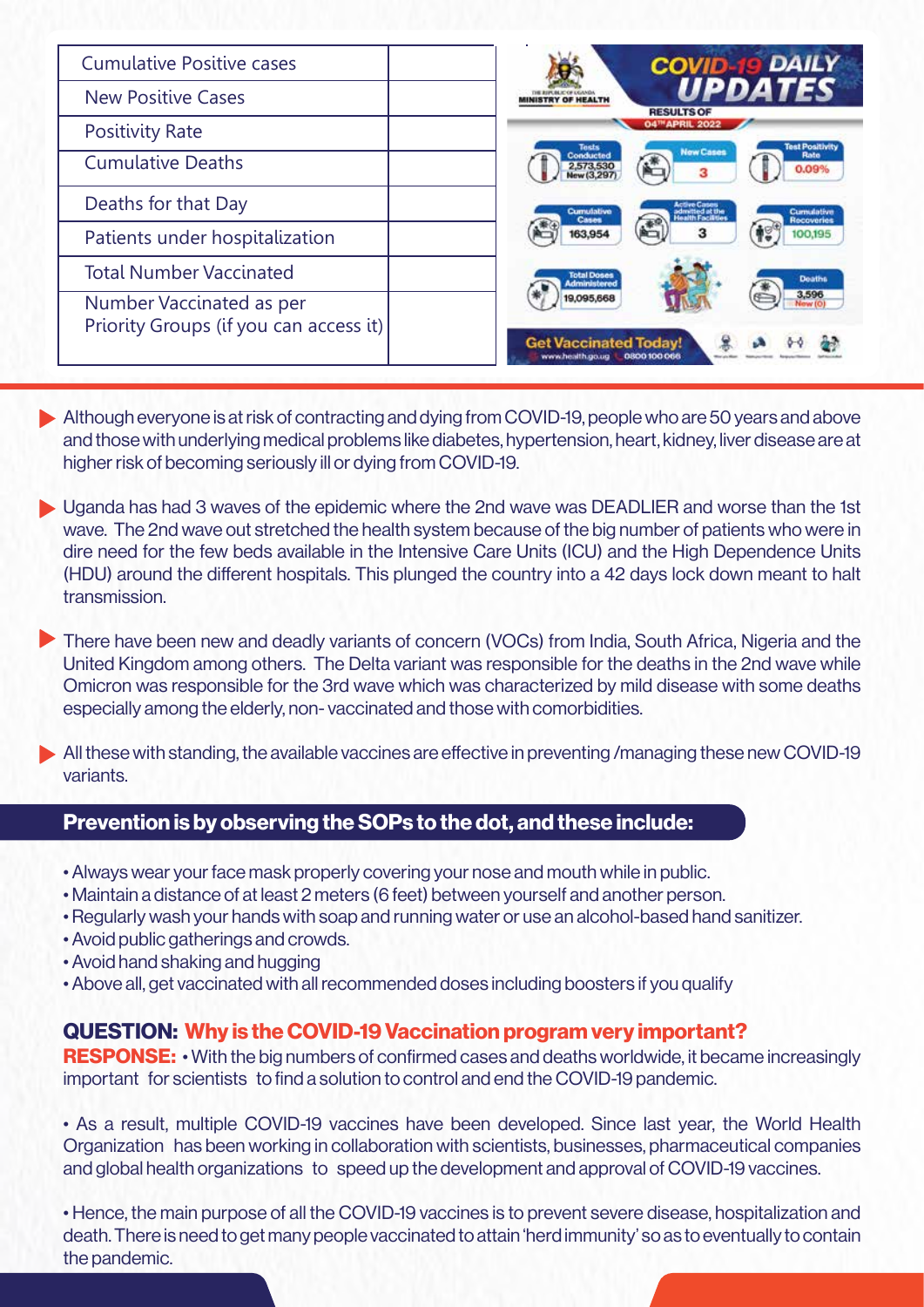## **QUESTION: What is a COVID-19 vaccine?**

**RESPOSE:** A COVID-19 vaccine is intended to provide acquired immunity against severe disease caused by SARS CoV 2, the virus that causes COVID-19.

## **QUESTION: How do COVID-19 vaccines work?**

**RESPONSE:** COVID-19 vaccines are all designed to teach the body's immune system to recognize and fight the virus that causes COVID-19. The vaccine gives the body a message on how to produce a response that will recognize the coronavirus if it attacks. This way, the vaccine is able to protect the person.

## **QUESTION: What are the different COVID-19 vaccines available?**

**RESPONSE:** There are several vaccines that have undergone clinical trials to determine their effectiveness and safety for human use. The vaccines that have so far been approved for use by WHO under Emergency Use Listing (EUL) are 10 as of December 2021. However, Uganda is only deploying the following vaccine brands:

- AstraZeneca
- Pfizer
- Moderna Vaccine
- Sinopharm Vaccine
- Johnson and Johnson Vaccine/ Janssen Vaccine
- Sinovac-CoronaVac vaccine

## **QUESTION: Who will be vaccinated against COVID-19?**

**RESPONSE:** Every person above 18 years old will be vaccinated against COVID-19. In addition, plans are under way to vaccinate persons aged 12 – 17 years of age who are in and out of school. Later on, we will vaccinate those aged 5- 11 years old. Note, these children wil need the consent of their parents or guardians. The approved and available vaccine brand for this age group is the Pfizer and Moderna vaccine.

Previously, COVID-19 vaccination had focused on those populations who were deemed to be most at risk of suffering from severe COVID-19 and death. These were: Health Care workers in public and private facilities; Teaching and non-teaching staff; Security personnel; people above 50 years; and people aged 18 to 50 years with underlying illnesses such as diabetes, hypertension, heart, kidney and liver diseases.

## **QUESTION: Will people have to pay for the vaccines?**

**RESPONSE:** The Government of Uganda is providing the vaccines FREE of charge to all people who are eligible for vaccination. However, in an effort to increase vaccination coverage, the Ministry of Health has partnered with some Private Health Facilities to offer COVID-19 Vaccination Services to their clients. These facilities will charge a nominal fee meant to cover their operational costs.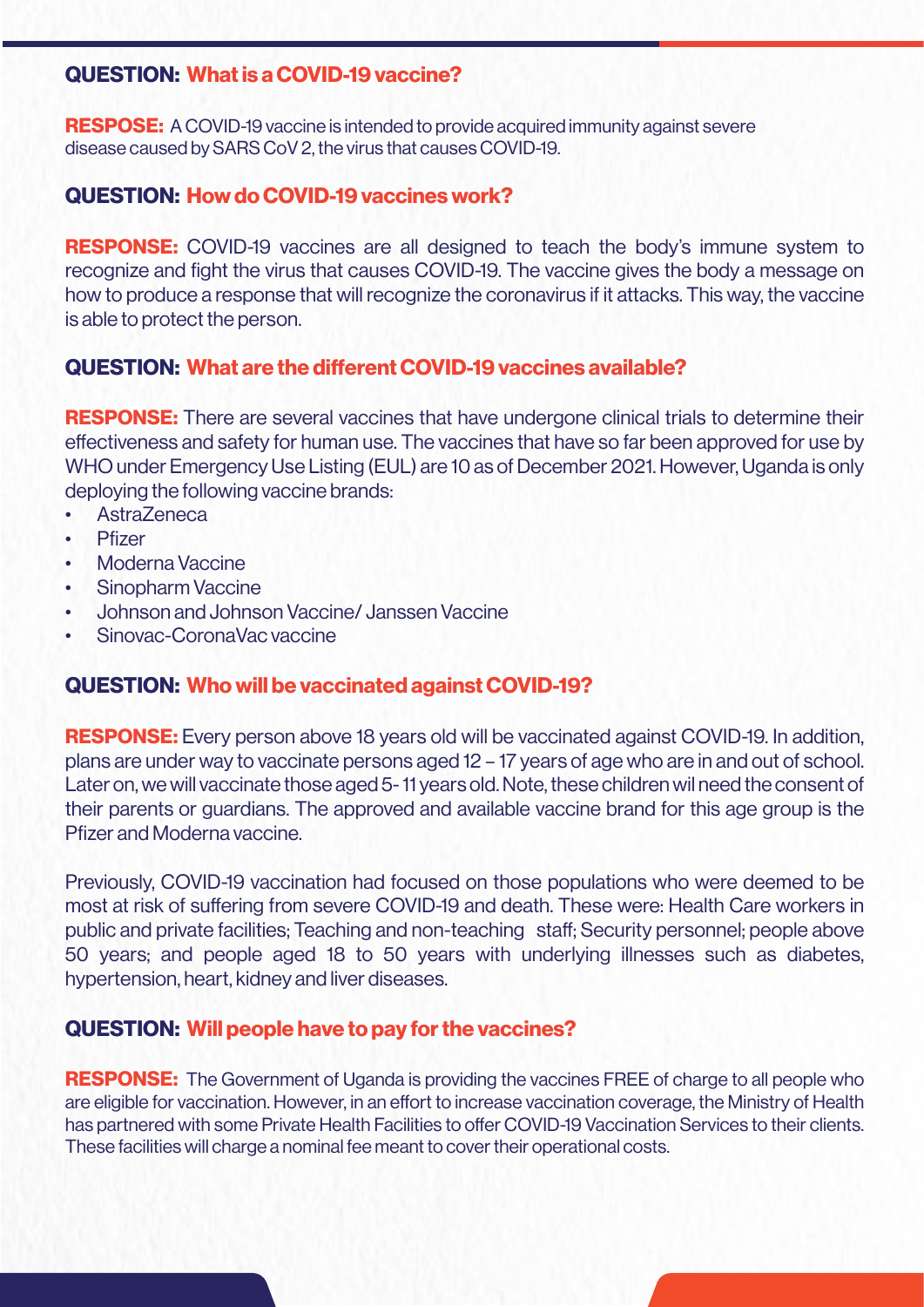## **QUESTION: How is the vaccine administered and how many doses of the vaccine will each person receive and the intervals?**

**RESPONSE:** The vaccine is being administered via an injection into the left upper arm. It is important to note that each type of vaccine has its own schedule for one to be fully vaccinated. It is administered as follows:

#### **AstraZeneca Vaccine:**

Each individual must receive two doses given at 12 weeks apart.

#### **Pfizer Vaccine:**

Each individual must receive two doses given 4 weeks apart.

#### **Moderna Vaccine:**

Each individual must receive two doses given 4 weeks apart

#### **Johnson & Johnson:**

It is a single dose vaccine.

#### **Sinopharm:**

Each individual must receive two doses given 4 weeks apart

#### **Sinovac:**

Each individual must receive two doses given 4 weeks apart.

## How some of the Covid-19 vaccines compare

| Company                                       | Type                                            | Doses          | <b>Storage</b>                                                         |
|-----------------------------------------------|-------------------------------------------------|----------------|------------------------------------------------------------------------|
| ╬<br><b>Oxford Uni-</b><br><b>AstraZeneca</b> | Viral vector<br>(genetically<br>modified virus) | x <sub>2</sub> | $2$ to $8^{\circ}$ C<br>i<br>(6 months)                                |
| Moderna                                       | <b>RNA</b><br>(part of virus<br>genetic code)   | x <sub>2</sub> | $-25$ to $-15^{\circ}$ C<br>f<br>(7 months)                            |
| ▀▀▔<br><b>Pfizer-BioNTech</b>                 | <b>RNA</b>                                      | x2             | $-80$ to $-60$ °C<br>h<br>(6 months)                                   |
| Gamaleya<br>(Sputnik V)                       | Viral vector                                    | x2             | $-18.5$ °C<br>(liquid form)<br>6<br>$2$ to $8^{\circ}$ C<br>(dry form) |
| <b>Sinovac</b><br>(CoronaVac)                 | Inactivated<br>virus<br>(weakened<br>virus)     | x <sub>2</sub> | i<br>2 to 8°C                                                          |
| <b>Novavax</b>                                | Protein-based                                   | x2             | 2 to 8°C                                                               |
| Janssen                                       | Viral vector                                    | $\times$ 1     | $2$ to $8^{\circ}$ C<br>(3 months)                                     |

Source: UK government, Reuters

**BBC**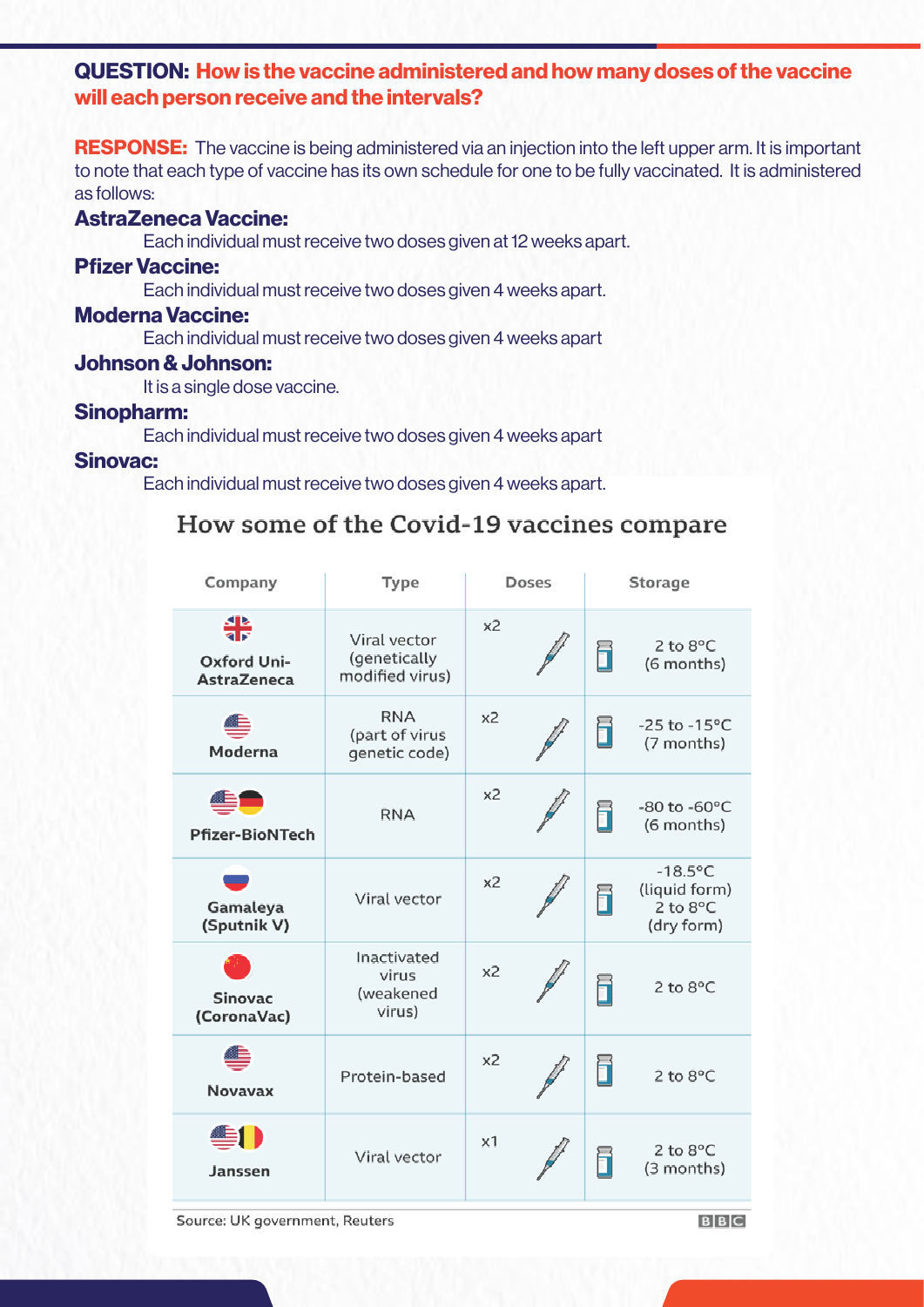## **QUESTION: How long should a person wait before they benefit from the protective effect of the vaccine?**

**RESPONSE:** Studies show that one's immunity begins to strengthen fourteen (14) days after the first dose. When an individual takes the second dose, it strengthens his/ her immunity more 14 days after the second dose. It is therefore, important for all individuals to take their second dose at the right time and then follow the SOPs.

## **QUESTION: How do we know that the COVID-19 vaccines are safe?**

**RESPONSE:** There are many strict measures in place to ensure that COVID-19 vaccines are safe. All the vaccines that have been approved for use have gone through a rigorous and multistage process of development and evaluation and are safe for use.

## **QUESTION: How come the COVID-19 vaccines were developed within a short time?**

**RESPONSE:** It is true that COVID-19 vaccines have been developed faster than any other vaccine in history. This was because it was a global emergency. Every sector in every country was affected. • The technology that has been used in developing the COVID-19 vaccines has been tried and tested and has been under use or research for many years. The vaccines that are now being reviewed and approved by regulatory bodies have been through the same amount of testing and safety processes as other vaccines

• Please note that scientists prioritized COVID-19 vaccine development and ensured that vaccine safety was a top priority.

## **QUESTION: After one has been vaccinated, can he/she still catch COVID-19 or infect others?**

**RESPONSE:** COVID-19 vaccines work by teaching your immune system how to recognize and fight the virus that causes COVID-19. Your body will build antibodies that will protect you from getting sick with COVID-19. However, in the event that one gets COVID-19 after immunization, the disease will be mild and non-severe to cause ill health or death. This person can also infect others, hence, the need to continue to observe the COVID-19 prevention measures (SOPs). The recommended COVID-19 Standard Operating Procedures (SOPs) include maintaining a physical distance of at least two meters, properly wearing face masks covering the nose and mouth, handwashing with soap and running water or using a hand sanitizer and avoiding crowds.

## **QUESTION: How long will one be protected after full vaccination?**

**RESPONSE:** Studies have shown that the immune response to COVID-19 vaccines may wane (decrease in protection) over time. To this effect, Booster doses have been recommended to be administered to all those who are fully vaccinated 6 months after the single dose of J&J and 2nd dose for the other vaccine brands. This is now the safest and effective way to extend protection against variants of concern. The booster dose will be the same as the vaccine brand you received originally however, in case it is missing, you can be given another vaccine brand as per the guidelines. Mixing vaccines enhances the immune response when people need a booster dose when the vaccine brand they first received is not available.

Therefore, a booster vaccine enhances antibody levels and gives you a higher immune response than what you achieved after the first two doses.

## **QUESTION: What is 'mix and match' of COVID-19 vaccines?**

**RESPONSE:** Current guidance from the Ministry of Health is that some vaccine brands can be mixed and given for the second dose different from the one you had for the first dose when it is not available. This is called 'Mix and Match' and it is safe and effective when health workers follow the table the next page.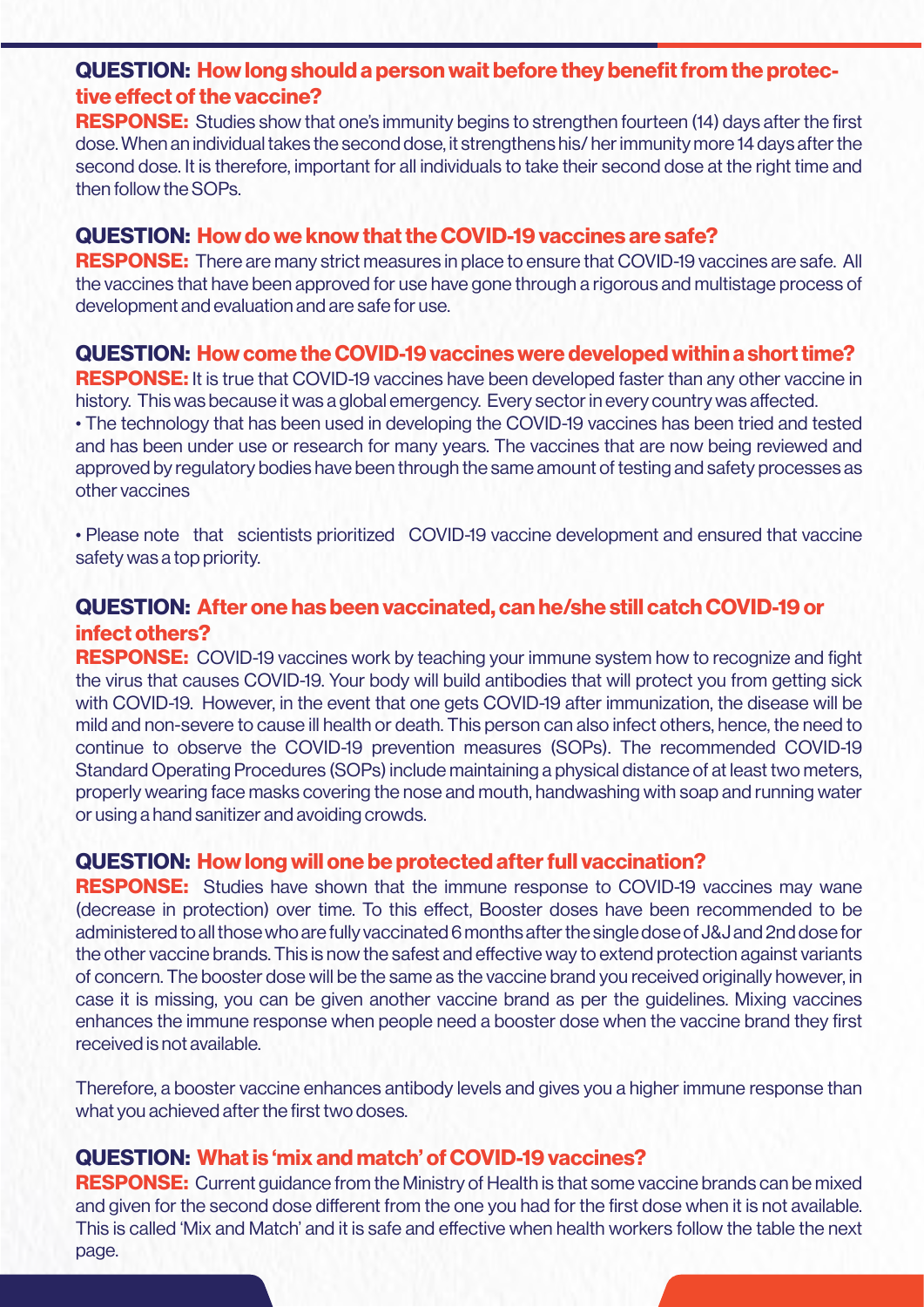





|    | <b>First</b><br>Dose   | <b>Second</b><br>Dose                                         | Interval between doses                                     |
|----|------------------------|---------------------------------------------------------------|------------------------------------------------------------|
| 1. | AstraZeneca            | Pfizer or Moderna                                             | 12 weeks or more following dose 1 of<br><b>AstraZeneca</b> |
| 2. | Pfizer                 | AstraZeneca or Johnson<br>and Johnson                         | 4 weeks or more following dose 1 of<br>Pfizer              |
| 3. | Moderna                | AstraZeneca or Johnson<br>and Johnson                         | 4 weeks or more following dose 1 of<br>Moderna             |
| A. | Sinopharm              | AstraZeneca or Pfizer or<br>Moderna or Johnson and<br>Johnson | 4 weeks or more following dose 1 of<br>Sinopharm           |
| 5. | <b>Sinovac</b>         | AstraZeneca or Pfizer or<br>Moderna or Johnson and<br>Johnson | 4 weeks or more following dose 1 of<br>Sinovac             |
| 6. | Johnson and<br>Johnson | Booster dose - Pfizer/-<br>Moderna                            | 6 months after the first dose of Johnson<br>and Johnson    |

## **QUESTION: Will a COVID-19 vaccine alter my DNA?**

**RESPONSE:** No. COVID-19 vaccines do not change or interact with your DNA in anyway. COVID-19 vaccines teach our body cells how to make protein that triggers an immune response and helps us fight COVID-19.

## **QUESTION: Can COVID-19 vaccines transmit the coronavirus?**

**RSPONSE:** No. All COVID-19 vaccines currently in use CANNOT transmit the Coronavirus. None of these vaccines is made from a LIVE Coronavirus that can replicate when it enters your body.

## **QUESTION: Does the COVID-19 vaccine have any side effects?**

**RESPONSE:** Mild or minor side effects can occur. It is important to note that vaccines are generally safe and effective in protecting you against severe disease and death.

However, as with all medicines, side effects can occur after getting a vaccine. The known side effects are usually minor and do take a short while and go away. The known common ones are:

- Pain at injection site
- A sore arm
- A mild fever
- Muscle aches
- Headache
- **Fatigue**

## **Please report all side effects to National Drug Authority via the following:**

- Toll free line: 0800 101 999,
- SMS \*284\*99#
- WhatsApp: 0740 002 070
- https://primaryereporting.who-umc.org/UG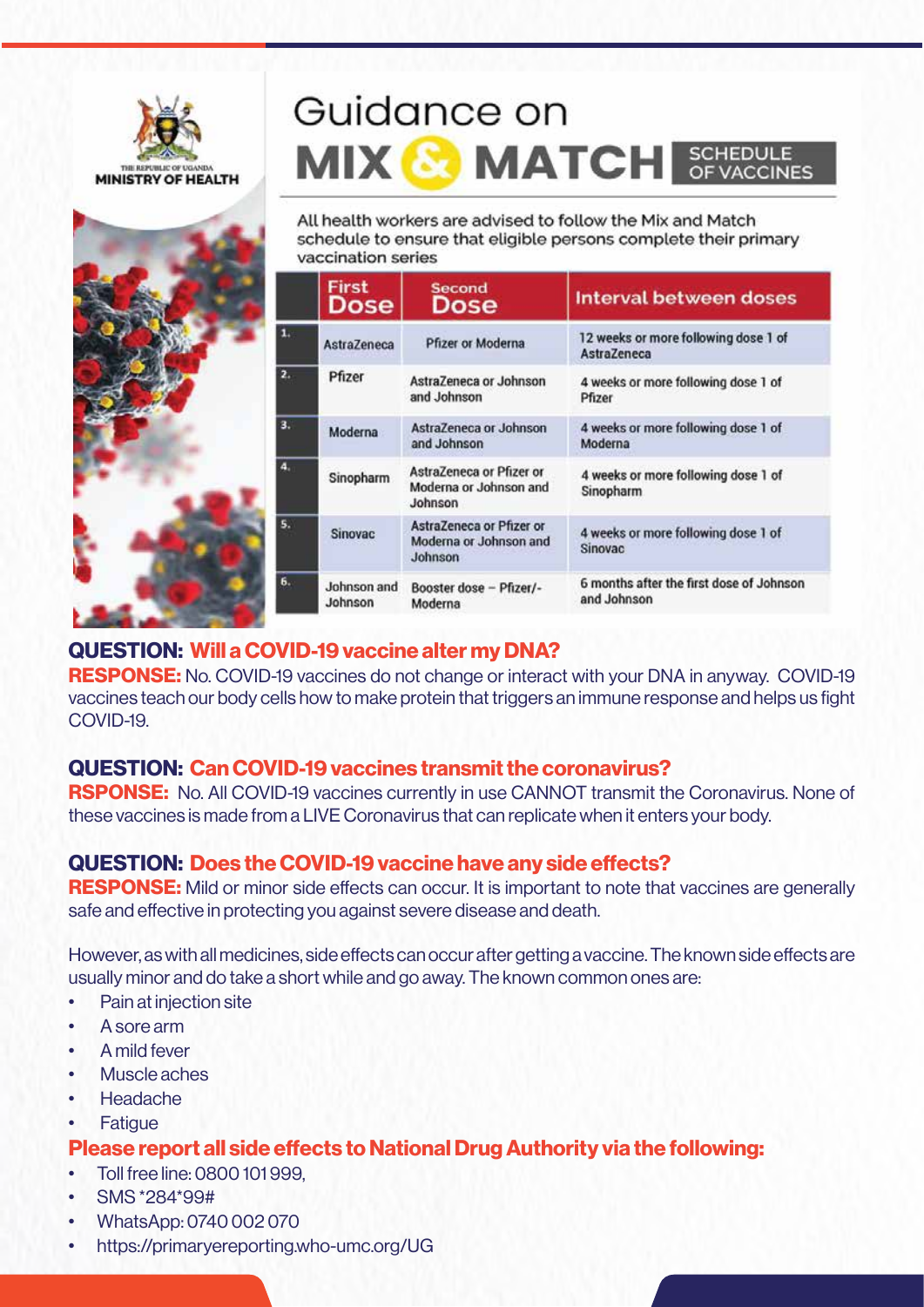## **QUESTION: How do you manage these side effects?**

**RESPONSE:** Use a warm compress to soothe redness and soreness at the injection site.

• You can take some paracetamol for the headaches, mild fever and body aches. Side effects usually improve within hours or up to 2 days after vaccination.

• Please contact your nearest health facility if side effects persist for longer than 2 days.

• More serious side effects are possible, but extremely rare.

## **QUESTION: Where will COVID-19 vaccination take place?**

**RESPONSE:** COVID-19 Vaccination services are being offered at all public health facilities including National and Regional Referral Hospitals, General Hospitals, Health Center IVs, Health Center IIIs and other selected locations as determined by each individual district. The outreach vaccination sites include; places of worship, markets, schools, open play grounds and others which are closer to the people. These sites will be communicated to you periodically.

When coming for vaccination, please remember to carry your National ID or any other form of identification to enable the vaccination team capture your particulars for registration and follow up.

## **KEY TAKEAWAY MESSAGES**

• All COVID-19 vaccines are FREE, SAFE & EFFECTIVE in preventing severe disease, hospitalization and death.

• All COVID-19 vaccines currently under deployment CANNOT TRANSMIT THE VIRUS THAT CAUSES COVID-19.

• COVID-19 is more dangerous to the elderly, people with underlying conditions and are not vaccinated. Protect these people in your family by supporting them to get vaccinated.

• As a concerned citizen, you are a role model in your society. Get vaccinated today and encourage others in the priority groups to get vaccinated.

• The COVID-19 vaccines have been through extensive, rigorous testing and safety processes like other vaccines. The COVID-19 vaccines are SAFE and EFFECTIVE and have been approved by the WHO and National Drug Authority.

• The COVID-19 Vaccines deployed in Uganda have a two-dose regimen apart from J&J which is a single dose. All are administered by intramuscular injection in the upper left arm.

• To get maximum protection against COVID-19, each individual must be FULLY IMMUNISED by completing the schedule as per recommendation of the different vaccine brands.

• You can now receive an alternative vaccine for the 2nd dose when the vaccine type for the 1st dose is not available. Mix and Match of COVID-19 vaccines is now recommended to bridge this gap.

• All those who have completed their primary series of vaccination must get a BOOSTER DOSE after 6 months of the last vaccination. You need the booster dose to offer you extra protection against the different emerging variants of COVID-19.

**• For more details call the Ministry of Health toll free helpline on 0800-203033 / 0800-303033 or contact your District Health Office.**